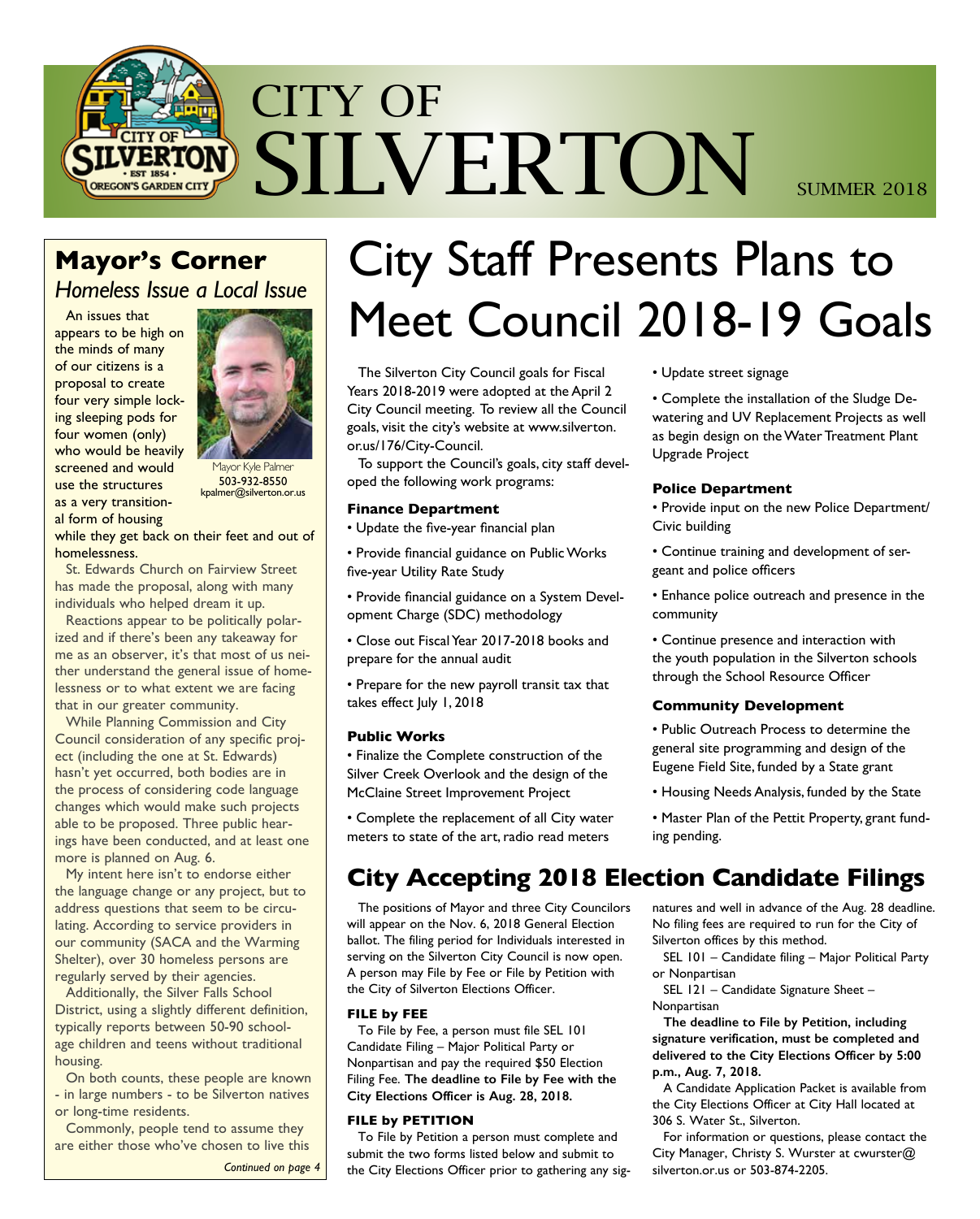# *Police Department Brings Three Officers Onboard*

Silverton Police Department has been busy hiring police officers. These are previously funded positions in which officers are being hired to replace officers who have left the organization for other career opportunities.

**Noe Martinez:** Officer Martinez is a three-year lateral police officer from Mt. Angel.

Before that, he was a Reserve Deputy with the Marion County Sheriff's Office. Martinez' early goal was to be a police officer. He now sees his position with Silverton as his dream job, and said "I really enjoy helping people, and truly believe that police officers



have the ability to really make a difference in their communities."

He said he joined Silverton Police Department because of the great teamwork and the positive relationship between the police and the community that he observed while assisting Silverton as a Mt. Angel officer.

Martinez speaks fluent Spanish which will be a benefit to the community. He was born in Portland and grew up in the Salem/Keizer area. He is married and has four children.

**Michael Crabtree:** Officer Crabtree spent the last few years working security for the

Boeing Company at Renton Airfield near Seattle, Washington. Prior to that he was an Active-Duty Staff Sergeant serving as an Infantry Squad leader at Joint Base Lewis-Mc-Cord in Washington.



Crabtree served two terms as a combat Veteran of Operation Enduring Freedom in Southern Afghanistan as an Infantryman. He is skilled in Veteran Services and will be a benefit to our growing veteran community.

He is excited to work in Silverton, and said he, "really enjoys being a problem solver on complex issues and being a help to people in need."

Crabtree believes that police officers have the ability and duty to think outside of the box and go the extra mile to ensure a positive outcome to any issue. He said he joined Silverton Police because of the great community support and relationship between the department and the community.

He was born in Lincoln City and grew up in Depoe Bay. He is married and has two children.

**Chandler Miranda:** Officer Miranda was hired in May. He came to the Silverton Police

from Salem Police Department where he attended and graduated from the DPSST Basic Police Academy.

Officer Miranda gained patrol experience and exposure before moving to private security.

Prior to law



enforcement Miranda worked in technical support and various service-oriented retail positions. He joined the Silverton Police Department because of the positive relationship with the community he witnessed during a ride-a-long.

Miranda believes every problem has a unique solution, and said he is excited to work with the community to tackle any issues that arise.

Miranda was born in Tucson, Arizona, but grew up in the Salem area. He graduated from Western Oregon University with a Bachelor's of Science degree in history. Miranda is married with two children

## **Grants Aim to Aid Police in Traffic Safety Efforts**

The Silverton Police Department has been awarded three grants for a total of \$11,463 for traffic enforcement and public awareness efforts to prevent traffic related deaths and injuries.

The department will use these funds as part of the City's ongoing commitment to keep our roadways safe and improve the quality of life through both enforcement and education.

"These funds assist the department in handling traffic safety and pedestrian crosswalk complaints, issues and crashes that have occurred," Silverton Police Chief Jeff Fossholm said. "Our department is committed to keeping our roads safe, and educating the public on the risks of distracted driving."

#### **Crosswalk Enforcement Operation Statistics**

| <b>DATE</b>    | <b>LOCATION</b>                 | <b>VIOLATIONS</b> |
|----------------|---------------------------------|-------------------|
| May 4, 2017    | N. First & High streets;        | 10                |
|                | N. Water & High streets         |                   |
| June 2, 2017   | Oak & N. Second streets;        | 15                |
|                | <b>Pine &amp; Grant streets</b> |                   |
| July 28, 2017  | N. First & Park streets;        | 22                |
|                | N. Water & High streets         |                   |
| Aug. 29, 2017  | C & James streets;              | 11                |
|                | W. Main & Fiske streets         |                   |
| March 19, 2018 | N. Water & Park streets;        | 15                |
|                | N. First & Park streets         |                   |
| April 26, 2018 | S. Water & Jersey streets;      | 8                 |
|                | N. First & Park streets         |                   |
|                |                                 |                   |

Activities that the grant funds include:

#### **2018 Seatbelt Grant - \$2,000**

Funding for this program is from the Oregon Department of Transportation.

Requirements of the grant direct that it be used to enforce seatbelt and proper child restraint use throughout the year, specifically during the following dates: Feb.  $5 - 18$ , May  $14 - 27$ , and Aug. 20 – Sept. 2. This will be done in an effort to increase traffic safety and decrease the chance of injury during a crash

By getting the word out early it is the city's sincere hope that citizens make sure to properly wear their seatbelts and use proper child restraint equipment.

If you need help with determining if you have the correct safety seat or with the installation please contact the Silverton Police Department at 503-873-5326.

#### **Oregon law states:**

• Children must ride in rear-facing safety seats until they are two years old.

<sup>2</sup> ■ SUMMER 2018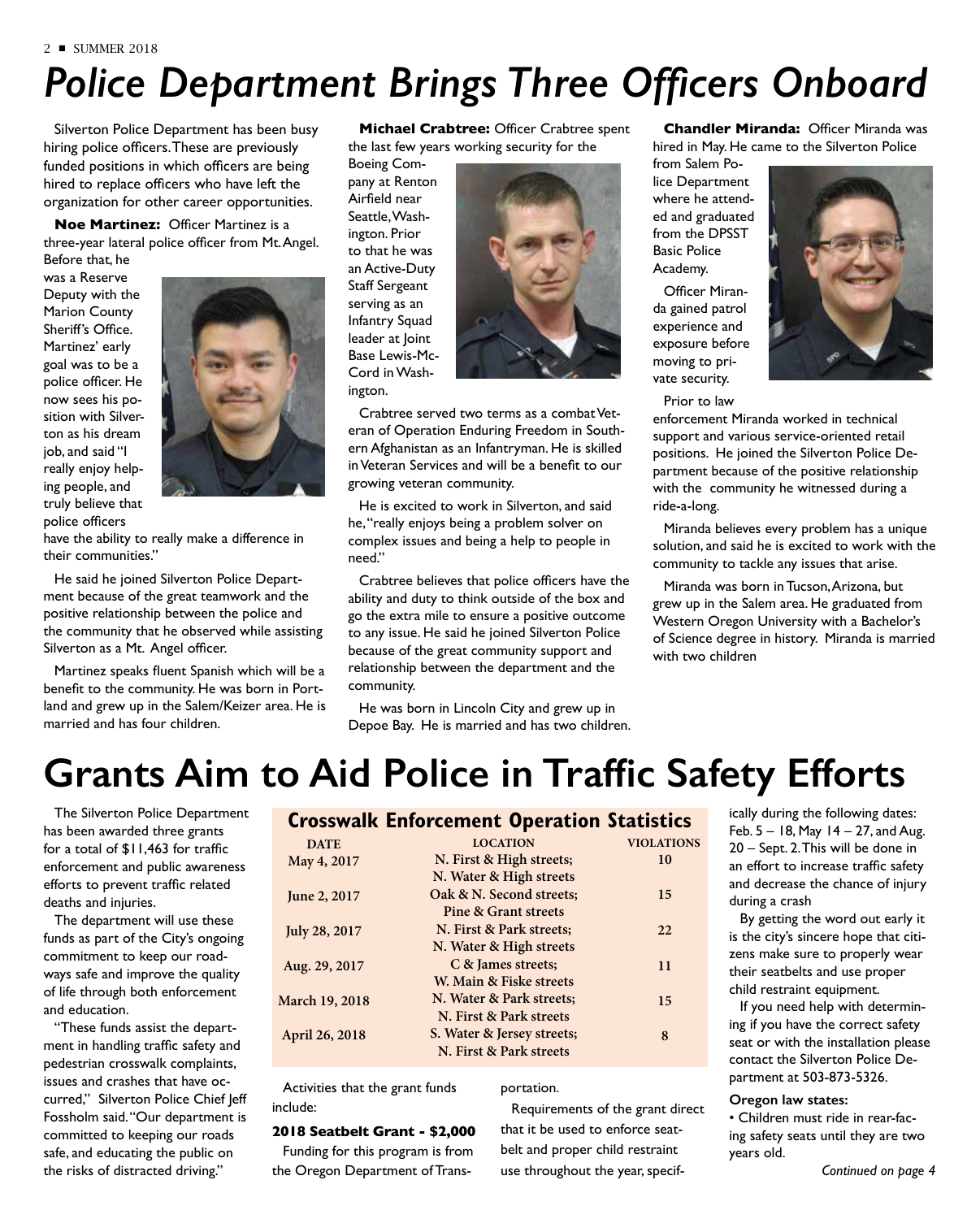## **Volunteers Guide Many City Decisions**

The volunteer spirit of the City of Silverton is an essential part of what makes our city so wonderful. Eight boards and commissions made up of community volunteers meet to gather and analyze information for the purpose of presenting options and recommendations to the City Council.

Currently, there is a vacancy on the Urban Renewal Advisory Committee (URAC). If you are interested in applying please fill out an application on the City's website, www.silverton.or.us/109/Boards-Commissions.

To review meetings, agendas, minutes, and members of the following boards, committees, and commissions visit the City website at www.silverton.or.us/109/ Boards-Commissions :

**Budget Committee:** The Budget Committee recommends the proposed City budget to the City Council. The Committee meets annually between April and June to complete the budget process. It is made up of 14 individuals, consisting of all seven members of the City Council and an equal number of appointed members from the community.

**City Council:** The mission statement reads, "To provide exceptional public service that ensures safety, maintains infrastructure, preserves our unique heritage, and protects natural resources while proactively pursuing emerging opportunities to enhance our quality of life."

#### **Environmental Management Committee**

(EMC): Established in 2015, this advisory committee makes recommendations to the City Council on issues of recycling, solid waste management, and other environmental issues. The EMC meets monthly to handle matters referred to it by the Council, the Public Works Director, or the City Manager. The committee consists of seven members and one Ex-Officio member.

**Historic Landmark Commission** (HLC): The HLC was created to help oversee the preservation of the city's historic heritage. The commission identifies, evaluates, and designates historic resources as landmarks, and creates a process to assist in the perpetuation of these resources through review of alteration, moving, or demolition of designated landmarks, contributing historic resources, and historic resources of statewide significance. The HLC is a five-member body appointed by the Mayor and City Council.

**Planning Commission:** The Planning Commission recommends and makes suggestions to the City concerning a multitude of issues such as parking, street locations, setback lines, zone designations and other Land Use issues. The Commission meets monthly and consists of seven members. Five of the members must reside inside the City limits and two members may reside within the City's Urban Growth Boundary.

**Tourism Promotion Committee** (TPC): The TPC meets as needed, to review and provide recommendations to the City Council regarding grant applications promoting tourism in Silverton. The grant funds come from a percentage of the Transient Occupancy Tax the City receives through City ordinances and state statute. The TPC is made up of eight seats consisting of one representative from the Silverton Mural Society, Homer Davenport Community Festival, Silverton Chamber of Commerce, Silverton Fine Arts Association, Bed & Breakfast Owner/Operator, Hotel Owner/Operator, a City Council Member, and an At-Large Appointee. Members serve for a three-year term.

#### **Transportation Advisory Committee**

(TAC): Reviews and provides recommendations to the City Council on transportation related issues such as traffic and circulation elements, legislation affecting Silverton, bicycle and pedestrian infrastructure systems and establishing an annual work plan. The TAC consists of seven voting members to be appointed by the Mayor with the approval of the City Council.

**Urban Renewal Agency:** The intent of the Urban Renewal Agency is to promote valuation growth within the Silverton urban renewal district, improve the aesthetics in downtown, update infrastructure within the renewal area boundaries, promote economic development, and expand the city's employment base.

#### **Urban Renewal Advisory Committee:**

Established in 2015, this committee makes recommendations to the Urban Renewal Agency.

## *Conserve Water Now*

*The City of Silverton Public Works Department closely monitors the raw water sources that serve our residents, businesses and visitors.*

*As part of the Water Conservation and Management Plan adopted in 2016, we follow a system of 5 alert triggers. Based on the most recent readings of the Abiqua and Silver Creeks, and the long term weather forecasts for the region, we are anticipating issuing preliminary alerts in the coming weeks.* 

*These early alert levels do not result in any mandatory actions (e.g. use reduction, etc.). However, residents and businesses are strongly encouraged to make every effort to reduce their water usage.* 

*Some easy measures are reducing your irrigation and eliminating unnecessary outdoor water usage (car washes, patio washing, etc.). These measures will not only decrease the likelihood of mandatory conservation actions but will have an additional benefit of reducing your monthly water bill.*

*The Silverton Public Works Department will be implementing conservation measures in the coming weeks, such as suspension of hydrant flushing, irrigation of City facilities and vehicle wash downs.*

*Visit the City website for updates on this issue. If you have questions or concerns, contact Public Works at 503-873-8679.*

### *Silverton City Council*



Mayor **Kyle Palmer**

503-932-8550 kpalmer@ silverton.or.us

Councilor **Laurie Carter** Councilor

503-580-5355 lcarter@ silverton.or.us



**Jason Freilinger** 503-874-4430 jfreilinger@ silverton.or.us **Martin** 503-580-0587 rmartin@ silverton.or.us

**Rhett**



Councilor **Matt Plummer** 

mplummer@ silverton.or.us



**Councilor Dana Smith**



503-873-4921



dsmith@ silverton.or.us



**Sears** 503-873-9357 jsears@ silverton.or.us

### *Silverton City Hall*

*306 S. Water St. • 503-873-5321* **Finance Director Kathleen Zaragoza** 503-874-2203 • kzaragoza@silverton.or.us **Community Development Director Jason Gottgetreu** 503-874-2212 jgottgetreu@silverton.or.us

**Administrative Services Director Dianne Hunt** 503-874-2204 dhunt@silverton.or.us

**Interim Public Works Director Paul Eckley** 503-874-2210 • peckley@silverton.or.us



**Christy Wurster** 503-874-2205 cwurster@ silverton.or.us